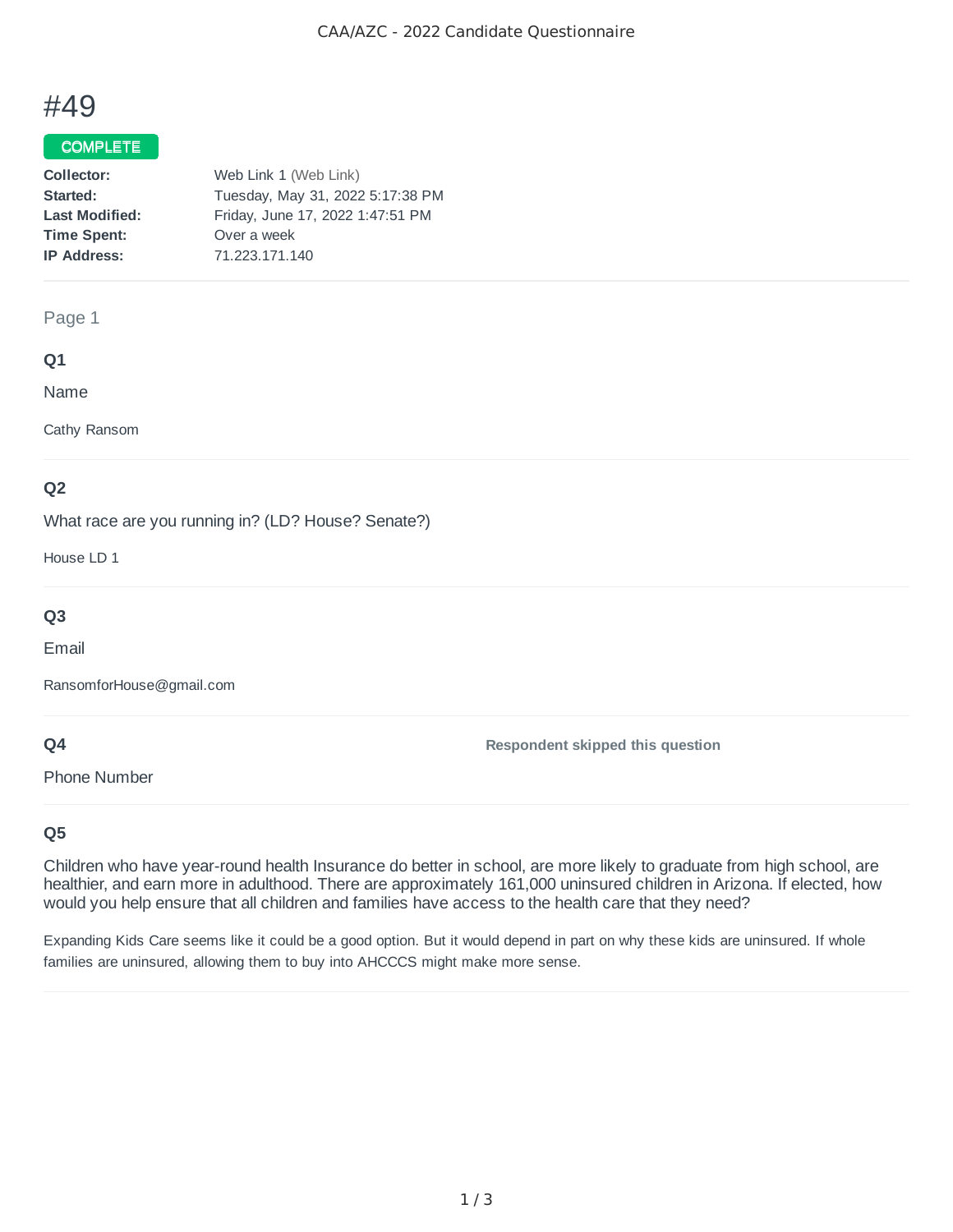#### **Q6**

We know that a child's earliest years, birth to age 8, are the most important for the development of their brains. Highquality early childhood experiences can enhance that development. How can the state take a role in helping parents give their children the best start in life?

State and Federal funds for childcare need to be used to incentivize new providers. We have a childcare desert throughout the rural parts of the state. We need to find ways to support centers in rural areas so families can afford care and providers can make a living wage. Providers need to be encouraged to continue their education so the children have an enriched experience.

### **Q7**

Many families in Arizona are struggling. Housing is becoming increasingly unaffordable, nearly one in four children live in poverty, and resources that used to be available to help families are no longer there. Research shows that when access to safety net resources are low, foster care populations are high. What is your plan to help children and families get the resources and services they need to keep them out of the child welfare system?

Creative public/private partnerships to provide housing need to be created all over the state. I learned recently that the City of Cottonwood is renting a motel in town for housing of families who can't find homes. This kind of creative thinking is needed to keep kids with their families and out of foster care. Schools can also be bridges to services and food but we need to fund that better rather than relying on teachers and neighbors to provide for needy children. The state could also pursue child support cases more aggressively since many of the children in poverty are in single-parent homes. DES needs an overhaul to make it easier for families to apply for assistance. The computer system and staffing levels need to be brought up to a standard worthy of a state which boasts a \$5B surplus...rather than giving the surplus back to wealthy citizens.

#### **Q8**

Arizona has been among the bottom states in per pupil K-12 funding for the past decade which has resulted in severe challenges including teacher shortages, crowded classrooms, and insufficient student support services. How will you ensure that students in every neighborhood have access to quality, well-funded education in Arizona

We need to increase per pupil funding by a minimum of 20% right away. Then increase teacher and para-professional pay by 5% annually until we are at least in the middle of the per-pupil funding list. Class sizes need to come down and school counselors need to be added. Our future depends on it.

#### **Q9**

Arizona's elected leaders have created a tax code that is upside down and regressive– meaning that those with low incomes pay a much higher share of their income in taxes compared to Arizona's highest income earners. If elected, what will you do to make sure that wealthy and corporations pay their share of taxes?

I would vote for tax increases on our wealthiest Arizonans and decreased taxes on our working poor and possibly middle class. The wealthy receive the most benefit from tax dollars and should pay their fair share. Corporations need to stop getting a free ride because they use services like roads and bridges. Their employees want their children to have good schools so they need to support them.